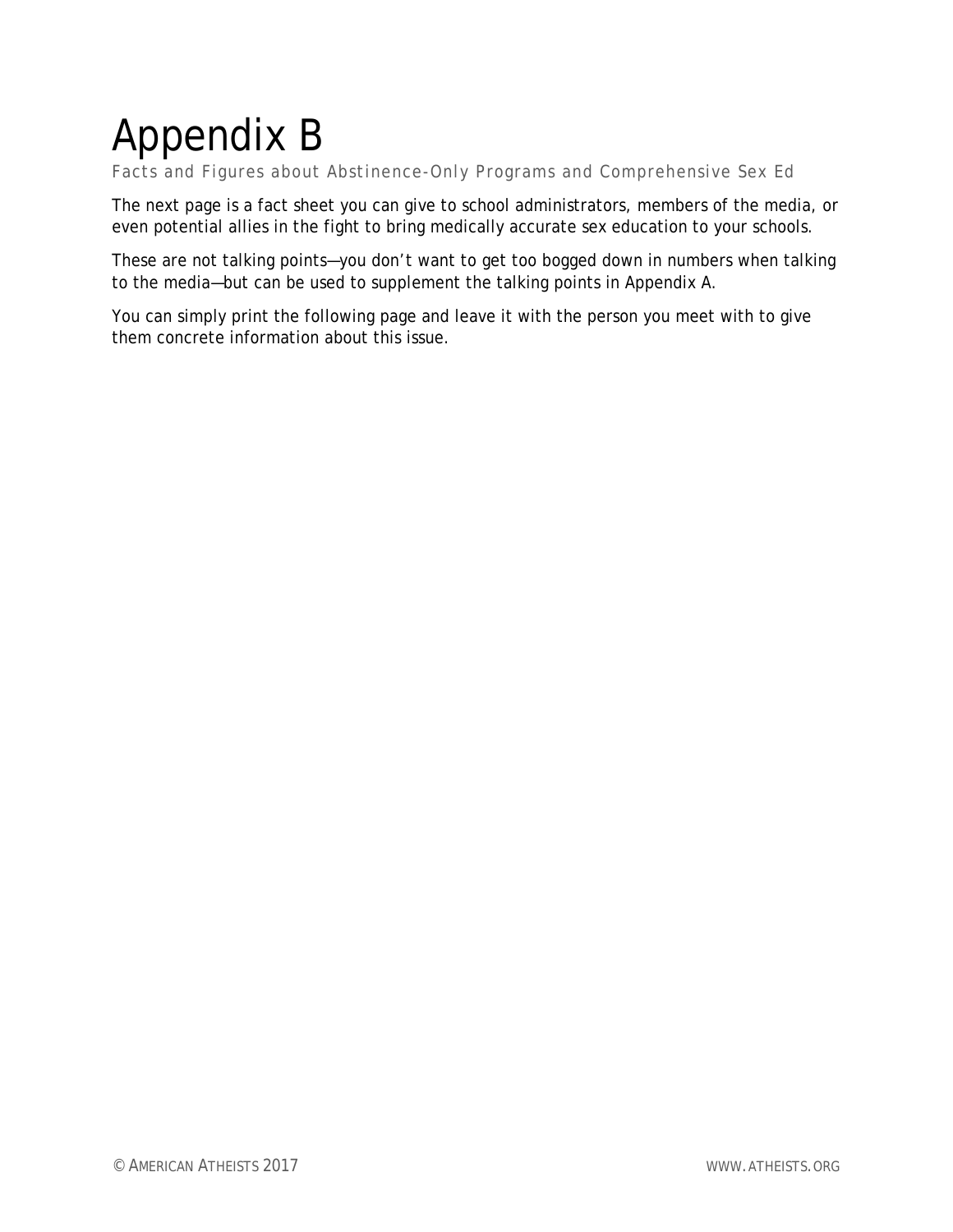## Medically Accurate Sex Education

Students Deserve the Facts

*All the available evidence shows that abstinence-only until marriage programs not only do not work, they are actively harmful for teens. Only by teaching comprehensive and fact-based sex education can we ensure that students are protected from sexually transmitted infections and minimize their risk of unplanned pregnancy.*

## In the past 20 years, the United States has spent \$2 billion on abstinence only programs that show no evidence of being effective.

Until 2010, the federal government spent no money on comprehensive sex education and spent as much as \$180 million annually on abstinence-only programs.[1](#page-1-0) Starting in 2010, comprehensive programs have accounted for the bulk of all federal spending. Since then, teen pregnancy rates have declined from approximately 34.3 per 1,000 to [2](#page-1-1)4.2 per 1,000 (in 2014).<sup>2</sup>

#### Huge majorities want comprehensive sex education taught in schools.

- 99 percent of parents want youth to get information on other STIs in addition to HIV.
- 98 percent of parents want youth to be taught about HIV/AIDS.
- 94 percent of parents want youth to learn how to get tested for HIV and other STIs.
- $\bullet$  8[3](#page-1-2) percent of parents want youth to know how to use condoms.<sup>3</sup>

### Teen pregnancy rates are higher in states that only teach abstinence only.

In Mississippi, for example, teen pregnancy rates are as high as 55 out of every 1,000. The national average is 34.3. The state with the lowest rate is New Hampshire, with just 16 births per 1,000. New Hampshire requires a comprehensive curriculum to be taught. According to a study by the National Institutes of Health, "increasing emphasis on abstinence education is positively correlated with teenage pregnancy and birth rates."[4](#page-1-3) In other words, abstinence programs don't just not work: They actually raised pregnancy and birth rates among teens.

## Teens are getting most of their information about sexual health online and it isn't accurate.

By failing to education teens in schools, we are forcing them to turn to inaccurate online resources. A study in the *Journal of Adolescent Health* found that 46% of sexual health websites had inaccurate information about contraception and 35% had inaccurate information about abortion.[5](#page-1-4)

pregnancy/teen-pregnancy-and-childbearing/trends/index.html

<span id="page-1-0"></span> <sup>1</sup> Guttmacher Institute, *The Looming Threat to Sex Education: A Resurgence of Federal Funding for Abstinence-Only Programs?*, https://www.guttmacher.org/gpr/2017/03/looming-threat-sex-educationresurgence-federal-funding-abstinence-only-programs

<span id="page-1-1"></span><sup>2</sup> United States Department of Health and Human Services, *Trends in Teen Pregnancy and Childbearing*, https://www.hhs.gov/ash/oah/adolescent-development/reproductive-health-and-teen-

<span id="page-1-2"></span><sup>3</sup> National Public Radio et al., *Sex Education in America: NPR/Kaiser/Kennedy School Poll,* Menlo Park, CA: Kaiser, 2004.

<span id="page-1-3"></span><sup>4</sup> Kathrin Stranger-Hall and David W. Hall, *Abstinence-Only Education and Teen Pregnancy Rates*, https://www.ncbi.nlm.nih.gov/pmc/articles/PMC3194801/

<span id="page-1-4"></span><sup>5</sup> Journal of Adolescent Health, *Quality and Accuracy of Sexual Health Information Web Sites Visited by Young People*, http://www.jahonline.org/article/S1054-139X(10)00021-2/abstract